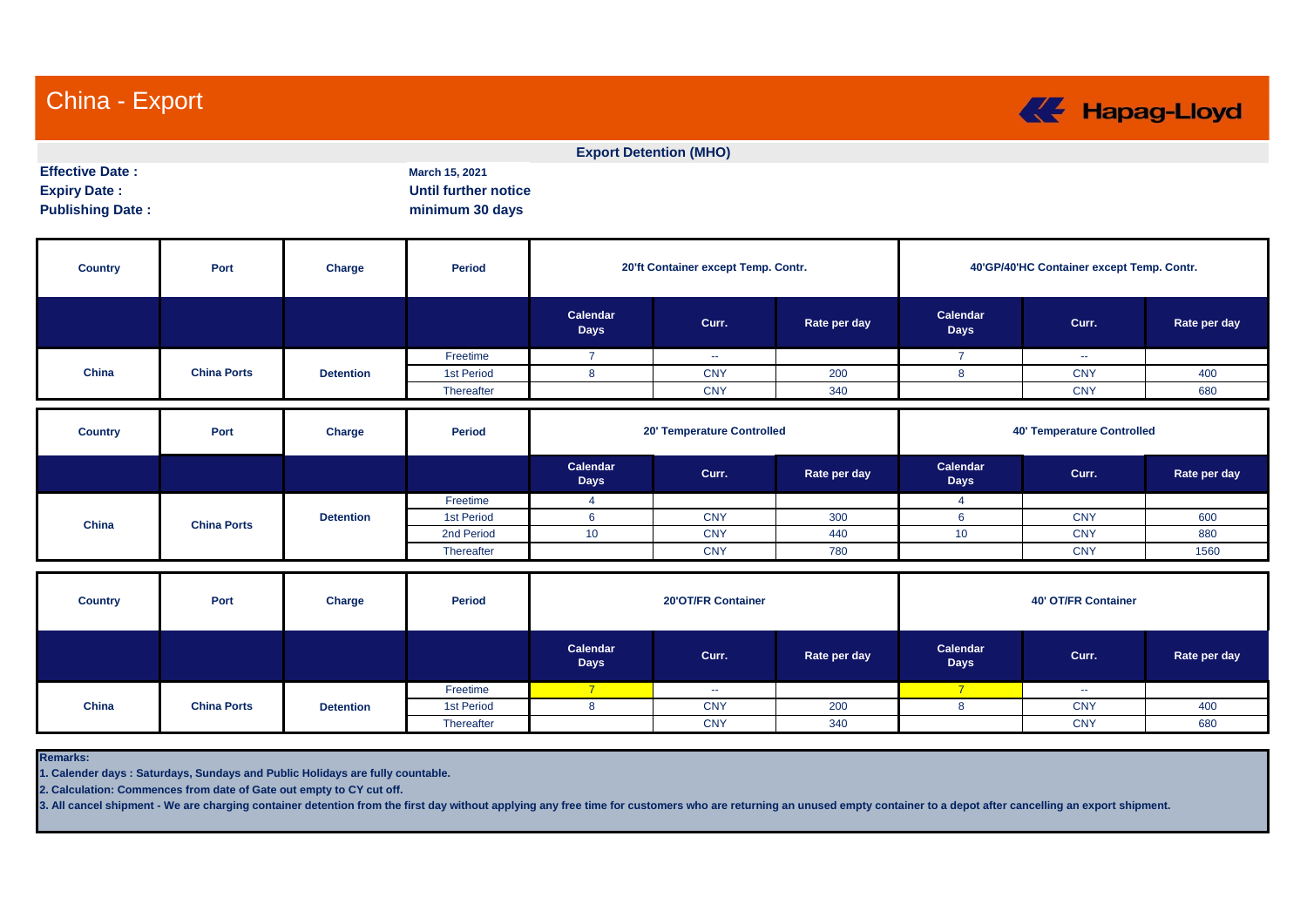## China - Transhipment



## **Transhipment in China Detention (MHO)**

**Effective Date : March 15, 2021 Expiry Date :** Until further notice

**Publishing Date : minimum 30 days** 

| <b>Country</b> | Port                | <b>Charge</b>    | <b>Period</b> |                         | 20'ft Container except Temp. Contr. |              | 40'GP/40'HC Container except Temp. Contr. |                                   |              |  |  |  |
|----------------|---------------------|------------------|---------------|-------------------------|-------------------------------------|--------------|-------------------------------------------|-----------------------------------|--------------|--|--|--|
|                |                     |                  |               | Calendar<br><b>Days</b> | Curr.                               | Rate per day | Calendar<br><b>Days</b>                   | Curr.                             | Rate per day |  |  |  |
|                |                     |                  | Freetime      | $\overline{7}$          | $\sim$                              |              | $\overline{7}$                            | $\sim$ $\sim$                     |              |  |  |  |
| China          | <b>Transhipment</b> | <b>Detention</b> | 1st Period    | 8                       | <b>CNY</b>                          | 200          | 8                                         | <b>CNY</b>                        | 400          |  |  |  |
|                |                     |                  | Thereafter    |                         | <b>CNY</b>                          | 340          |                                           | <b>CNY</b>                        | 680          |  |  |  |
|                |                     |                  |               |                         |                                     |              |                                           |                                   |              |  |  |  |
| <b>Country</b> | Port                | Charge           | <b>Period</b> |                         | 20' Temperature Controlled          |              |                                           | <b>40' Temperature Controlled</b> |              |  |  |  |
|                |                     |                  |               | Calendar<br><b>Days</b> | Curr.                               | Rate per day | Calendar<br><b>Days</b>                   | Curr.                             | Rate per day |  |  |  |
|                |                     |                  | Freetime      | 3                       |                                     |              | 3 <sup>1</sup>                            |                                   |              |  |  |  |
|                |                     | <b>Detention</b> | 1st Period    | 6                       | <b>CNY</b>                          | 300          | 6                                         | <b>CNY</b>                        | 600          |  |  |  |
| China          | <b>Transhipment</b> |                  | 2nd Period    | 10                      | <b>CNY</b>                          | 440          | 10 <sup>°</sup>                           | <b>CNY</b>                        | 880          |  |  |  |

| <b>Country</b> | Port                | Charge           | Period     |                         | 20'OT/FR Container |              | <b>40' OT/FR Container</b> |               |              |  |  |  |
|----------------|---------------------|------------------|------------|-------------------------|--------------------|--------------|----------------------------|---------------|--------------|--|--|--|
|                |                     |                  |            | Calendar<br><b>Days</b> | Curr.              | Rate per day | Calendar<br>Days           | Curr.         | Rate per day |  |  |  |
|                |                     |                  | Freetime   |                         | $\sim$ $\sim$      |              |                            | $\sim$ $\sim$ |              |  |  |  |
| China          | <b>Transhipment</b> | <b>Detention</b> | 1st Period |                         | <b>CNY</b>         | 200          |                            | <b>CNY</b>    | 400          |  |  |  |
|                |                     |                  | Thereafter |                         | <b>CNY</b>         | 340          |                            | <b>CNY</b>    | 680          |  |  |  |

**Remarks:**

**1. Calender days : Saturdays, Sundays and Public Holidays are fully countable.**

**2. Calculation Commences from date of discharge full to gate in empty.**

**3. For LCL, detention calculation commences from date of discharge full to date of stripping of container.** 

**4. For Transhipment, calculation commences from the day container is discharged full at transhipment port to the loading of full container at transhipment port**

**5. All cancel shipment - We are charging container detention from the first day without applying any free time for customers who are returning an unused empty container to a depot after cancelling an export shipment.**

**6. Above tariff is applicable for delay in transit for transhipment shipments in China.**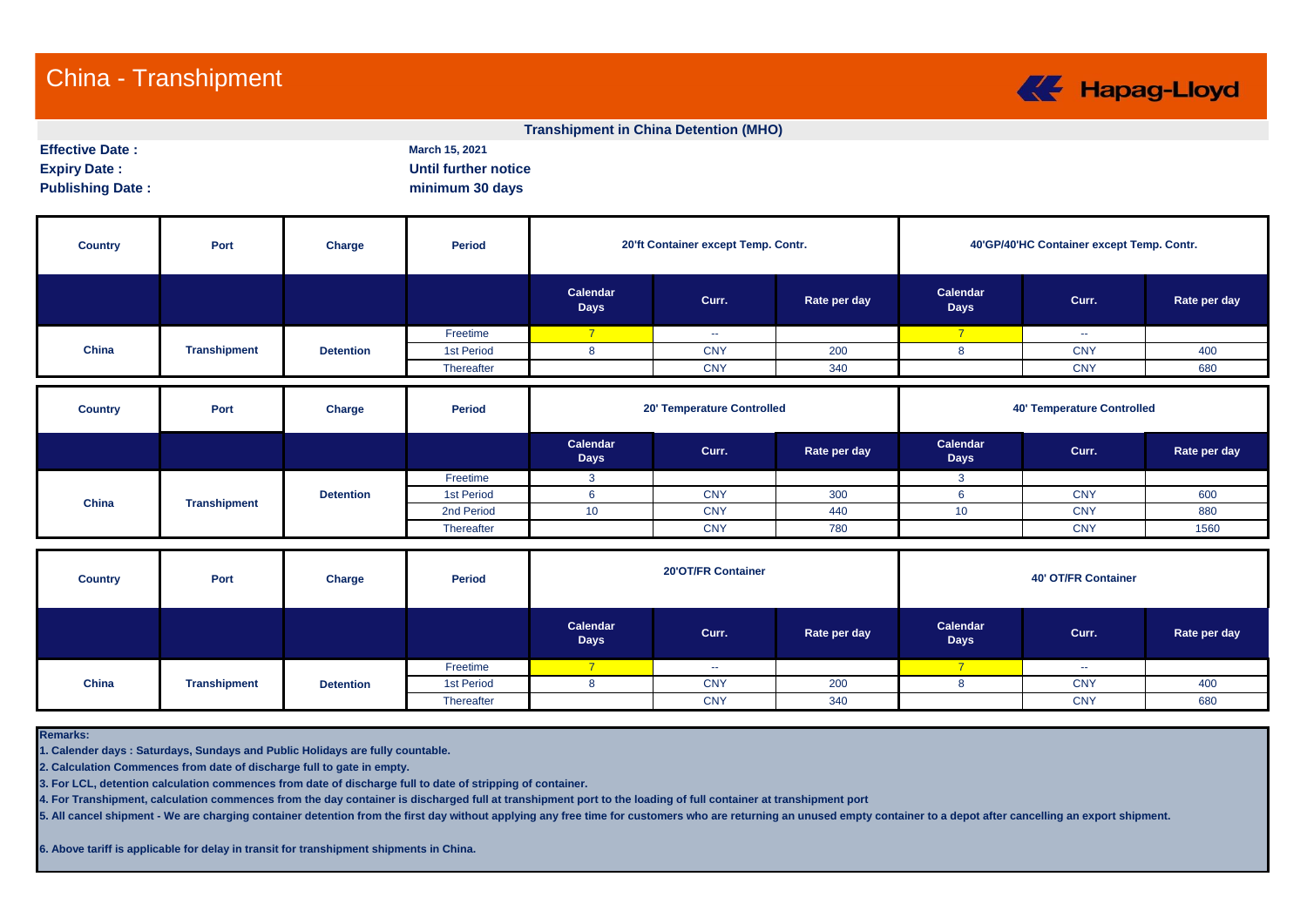|                                                             | China - Export                                                                  |         |                                                           | <b>KE</b> Hapag-Lloyd                         |              |                             |                                              |            |                 |                                                  |            |                 |                                                          |            |              |
|-------------------------------------------------------------|---------------------------------------------------------------------------------|---------|-----------------------------------------------------------|-----------------------------------------------|--------------|-----------------------------|----------------------------------------------|------------|-----------------|--------------------------------------------------|------------|-----------------|----------------------------------------------------------|------------|--------------|
|                                                             |                                                                                 |         |                                                           |                                               |              | <b>Export Storage (STO)</b> |                                              |            |                 |                                                  |            |                 |                                                          |            |              |
| <b>Effective Date:</b><br><b>Expiry Date:</b><br>Publishing |                                                                                 |         | March 15, 2021<br>until further notice<br>minimum 30 days |                                               |              |                             |                                              |            |                 |                                                  |            |                 |                                                          |            |              |
| Date:                                                       |                                                                                 |         |                                                           |                                               |              |                             |                                              |            |                 |                                                  |            |                 |                                                          |            |              |
| Country                                                     | Port                                                                            | Charge  | Period                                                    | 20'ft Container except Temp.<br>Contr.        |              |                             | 40'GP/40'HC Container except<br>Temp. Contr. |            |                 | 20'OT/FR Container<br>use as GP without oversize |            |                 | <b>40' OT/FR Container</b><br>use as GP without oversize |            |              |
|                                                             |                                                                                 |         |                                                           | Calendar<br><b>Days</b>                       | Curr.        | Rate per day                | Calendar<br>Days                             | Curr.      | Rate per<br>day | Calendar<br>Days                                 | Curr.      | Rate per<br>day | Calendar<br>Days                                         | Curr.      | Rate per day |
|                                                             | North & Central<br><b>China Ports</b>                                           |         |                                                           |                                               |              |                             |                                              |            |                 |                                                  |            |                 |                                                          |            |              |
| North / South<br>China                                      | Xiamen, Fuzhou,<br><b>Fuging &amp;</b><br>Guangzhou                             | Storage | Freetime                                                  | Storage charged by terminal operator directly |              |                             |                                              |            |                 |                                                  |            |                 |                                                          |            |              |
|                                                             | Zhuhai &<br>Zhongshan                                                           |         |                                                           |                                               |              |                             |                                              |            |                 |                                                  |            |                 |                                                          |            |              |
|                                                             | Yantian, Chiwan,                                                                |         | Freetime                                                  | 7                                             |              |                             | 7                                            |            |                 | $\overline{7}$                                   |            |                 | 7                                                        |            |              |
| <b>South China</b>                                          | Shekou,<br>Da Chan Bay,                                                         | Storage | 1st Period                                                | $\overline{\mathbf{8}}$                       | <b>CNY</b>   | 125                         | $\overline{\mathbf{8}}$                      | <b>CNY</b> | 250             | $\overline{\mathbf{8}}$                          | <b>CNY</b> | 125             | $\overline{8}$                                           | <b>CNY</b> | 250          |
|                                                             | Nansha (NSICT)                                                                  |         | Thereafter                                                |                                               | <b>CNY</b>   | 250                         |                                              | <b>CNY</b> | 500             |                                                  | <b>CNY</b> | 250             |                                                          | <b>CNY</b> | 500          |
| Country                                                     | Port                                                                            | Charge  | <b>Period</b>                                             |                                               |              | 20' Temperature Controlled  | <b>40' Temperature Controlled</b>            |            |                 |                                                  |            |                 |                                                          |            |              |
|                                                             |                                                                                 |         |                                                           | Calendar<br>Days                              |              | Curr. Rate per day          | Calendar<br>Days                             | Curr.      | Rate per<br>day | Calendar<br><b>Days</b>                          | Curr.      | Rate per<br>day | Calendar<br>Days                                         | Curr.      | Rate per day |
| North / South<br>China                                      | North & Central<br><b>China Ports</b><br>Xiamen, Fuzhou,<br><b>Fuging &amp;</b> | Storage | Freetime                                                  |                                               |              |                             |                                              |            |                 | Storage charged by terminal operator directly    |            |                 |                                                          |            |              |
|                                                             | Guangzhou                                                                       |         |                                                           |                                               |              |                             |                                              |            |                 |                                                  |            |                 |                                                          |            |              |
|                                                             | Zhuhai &<br>Zhongshan                                                           |         |                                                           |                                               |              |                             |                                              |            |                 |                                                  |            |                 |                                                          |            |              |
|                                                             | Yantian, Chiwan,<br>Shekou,                                                     |         | Freetime                                                  | $\mathbf{3}$                                  |              |                             | $\mathbf{3}$                                 |            |                 |                                                  |            |                 |                                                          |            |              |
| <b>South China</b>                                          | Da Chan Bay,                                                                    | Storage | 1st Period                                                | 10                                            | <b>CNY</b>   | 400                         | 10                                           | <b>CNY</b> | 600             |                                                  |            |                 |                                                          |            |              |
|                                                             | Nansha (NSICT)                                                                  |         | Thereafter                                                |                                               | <b>CNY</b>   | 800                         |                                              | <b>CNY</b> | 1200            |                                                  |            |                 |                                                          |            |              |
| Country                                                     | Port                                                                            | Charge  | <b>Period</b>                                             |                                               | <b>20'DG</b> |                             | 40'DG                                        |            |                 | 00 <sub>G</sub><br>20' Special Container         |            |                 | <b>OOG</b><br><b>40' Special Container</b>               |            |              |
|                                                             |                                                                                 |         |                                                           | Calendar<br>Days                              | Curr.        | Rate per day                | Calendar<br>Days                             | Curr.      | Rate per<br>day | Calendar<br><b>Days</b>                          | Curr.      | Rate per<br>day | Calendar<br>Days                                         | Curr.      | Rate per day |
|                                                             | Yantian, Chiwan,                                                                |         | Freetime                                                  | $\mathbf{3}$                                  |              |                             | $\mathbf{3}$                                 |            |                 | $\mathbf 0$                                      |            |                 | $\mathbf{0}$                                             |            |              |
| <b>South China</b>                                          | Shekou,<br>Da Chan Bay,                                                         | Storage | 1st Period                                                | 5                                             | <b>CNY</b>   | 190                         | 5                                            | <b>CNY</b> | 320             | $\overline{4}$                                   | <b>CNY</b> | 600             | $\overline{4}$                                           | <b>CNY</b> | 600          |
|                                                             | Nansha (NSICT)                                                                  |         | Thereafter                                                |                                               | <b>CNY</b>   | 380                         |                                              | <b>CNY</b> | 640             | Thereafter                                       | <b>CNY</b> | 1500            | Thereafter                                               | <b>CNY</b> | 1500         |

**Calculation: Commences from container gated in full to the designated terminal to CY cut off.**

**Remarks Shenzhen ports, storage would be charged.**

**South China ports - Only apply for In Gauge cargo, No Free Storage for OOG.**

**All cancel shipment - We are charging container detention from the first day without applying any free time for customers who are returning an unused empty container to a depot after cancelling an export shipment.**

**OOG Container STO Calculation: Commences from the 1st calendar day after full return of unit at the designated terminal to CY cut off.**

**Special containers = Tanks, Reefers, Ventilated, Insulated, Open Top, Hard Top, Bulk, Flats, Platforms.**

**SOC = Shipper's Own Container**

**OOG = Out Of Gauge**